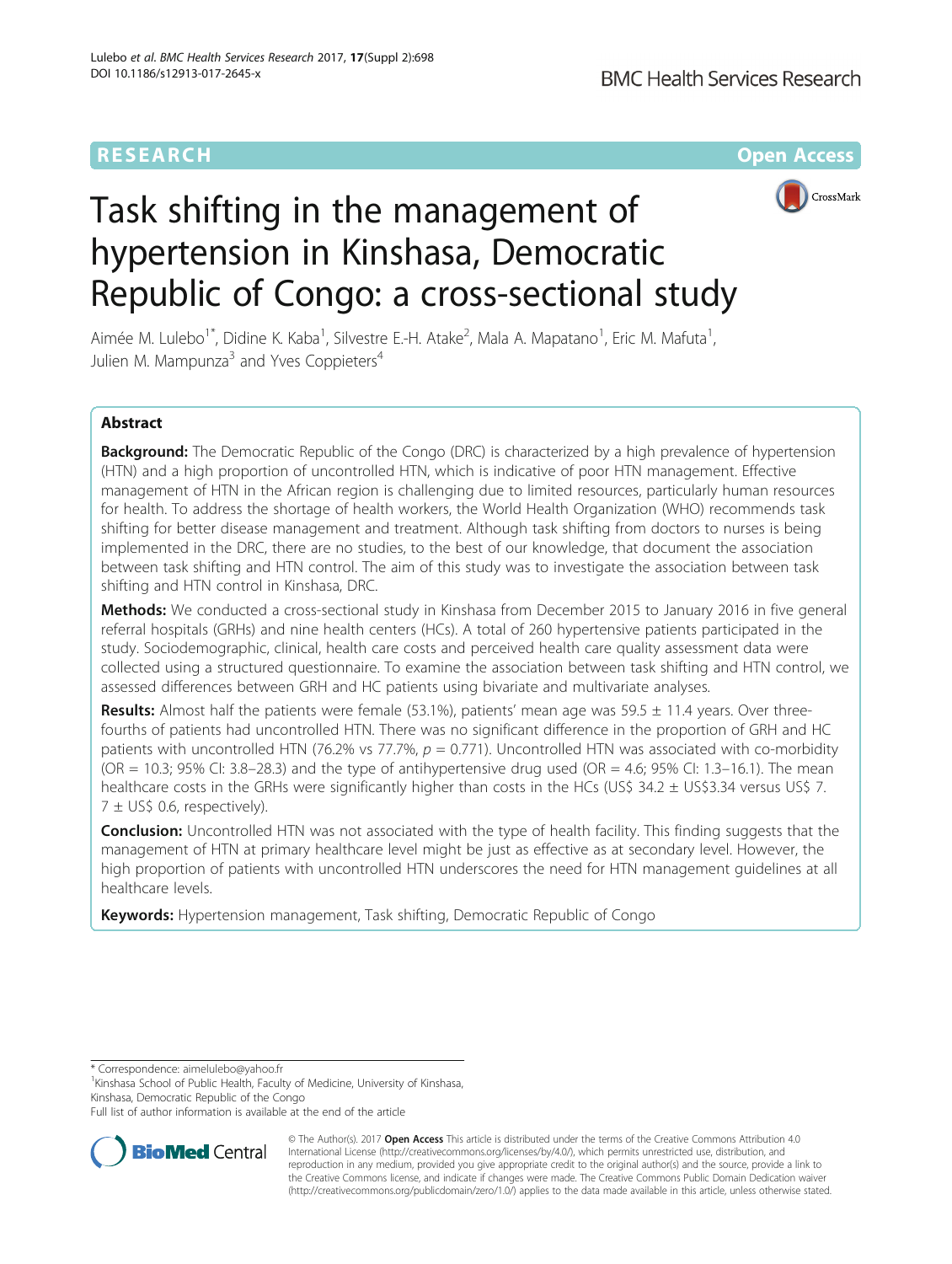# Background

In 2010, 34.5 million people died from non-communicable diseases (NCDs). These deaths accounted for more than two thirds of the deaths worldwide [\[1\]](#page-5-0). Further, nearly 80% of these deaths occurred in low- and middle-income countries (LMICs) [\[2](#page-5-0)]. Hypertension (HTN) is among the main risk factors of NCDs. In 2008, the estimated prevalence of HTN in Africa was 46%, which translates to a population of nearly 30 million adults [\[3, 4\]](#page-5-0). Between 2003 and 2009, the WHO STEP wise approach to Surveillance (STEPS) study that was carried out in 20 African countries found that the prevalence of HTN ranged from 19.3% to 39.6% [[5](#page-5-0)]. In the Democratic Republic of Congo (DRC), the prevalence of HTN was 32.1% in men and 31.5% in women in 2014 [[6](#page-5-0)].

Sub-Saharan African (SSA) countries are experiencing one of the most rapid epidemiological transitions but their health systems are more oriented to the management of infectious diseases [\[7](#page-5-0)–[9\]](#page-5-0). Effective management of HTN in SSA is challenging due to limited resources, particularly human resources for health [\[10, 11](#page-5-0)]. In 2009, for example, it was estimated that there were 2 physicians and 11 nurses/midwives available per 10,000 populations in SSA compared with 19 physicians and 49 nurses/midwives per 10,000 populations in North America. In 2009, in the Democratic Republic of Congo (DRC), the total number of physicians was estimated at 5827 (1 physician per 10,000 population) and the total number of nurses at 28,789 (5 nurses per 10,000 population) [\[12](#page-5-0)].

Task shifting has been identified as a means to address the health worker crisis and improve access and costeffectiveness in health systems [\[13\]](#page-5-0). Task shifting, which dates back to the 1970s–1980s when auxiliary nurses took up the health care provider role, describes a strategy where some tasks that are normally performed by a physician or other specialized health staff are assigned to a health professional with a different or lower level of education and training, or to a person specifically trained to perform a limited task only, without having formal health education [\[14, 15](#page-5-0)]. Task shifting is a viable strategy in LMICs for the primary and secondary prevention of NCDs [[14\]](#page-5-0). Previous studies have shown that nurses are cheaper to employ and train than doctors, Furthermore, nurses are one of the largest groups of qualified health care providers [\[16](#page-5-0)]. Task shifting has been shown to be cost-effective [[17, 18](#page-5-0)].

Task shifting in the DRC, is based on the Primary Health Care (PHC) model. The health center (HC), which is managed by a head nurse, is the first contact between patients and health system. HCs provide accessible and affordable primary health care. Patients requiring further care are referred from the HC to a General Referral Hospital (GRH) [[19\]](#page-5-0). Although a recent study carried out in HCs of Kinshasa found a low proportion of patients with controlled HTN [\[20](#page-5-0)], to the best of our knowledge, there have been no studies that have examined the association between task shifting and the management of HTN in the DRC. The aim of this study was to investigate the association between task shifting and the management of HTN by comparing HTN control in HCs and GRHs patients.

# **Methods**

# Study design

We conducted a cross-sectional study in Kinshasa Primary Health-Care (KPHC) network facilities from December 2015 to January 2016.The KPHC network consists of 51 facilities (11 GRHs and 40 HCs) that serve patients living in Kinshasa [\[21](#page-5-0)].

#### Study population

The study included patients with an HTN diagnosis made by a healthcare provider and who were receiving care in the KPHC network facilities. Patients were eligible for the study if they were aged 18 years and older, presented for care in a participating health facilities on the day of the survey, and agreed to participate in the study.

# Sampling

The sample size was computed using the following formula:

$$
n \ge \frac{[p1(1-p1)+p2(1-p2)]}{(P1-P2)}x(z1-\alpha + z1-\beta)2
$$

Where p1 represents the proportion of patients with controlled HTN at the HC level (15.6%) [[19\]](#page-5-0); p2 represents the proportion of patients with controlled HTN in the GRH level (we assumed that the proportion would be twice that in HCs (31.2%); z is the value of the standard normal distribution corresponding to a significance level of alpha of 0.05 (1.96); and β is power (80%), z1 $β = 0.84.$ 

The minimal sample size computed was 112 patients per group or 224 patients for both groups. To recruit patients, we obtained the list of GRHs and HCs from the KPHC network and visited all them to know the dates when HTN patients have follow-up clinics. We then visited the facilities on clinic dates and successively recruited patients until the desired sample size was achieved. The minimum sample size was achieved after visiting nine HCs and five GRHs.

# Data collection

Five trained data collectors' conducted face-to-face interviews using a structured questionnaire. The questionnaire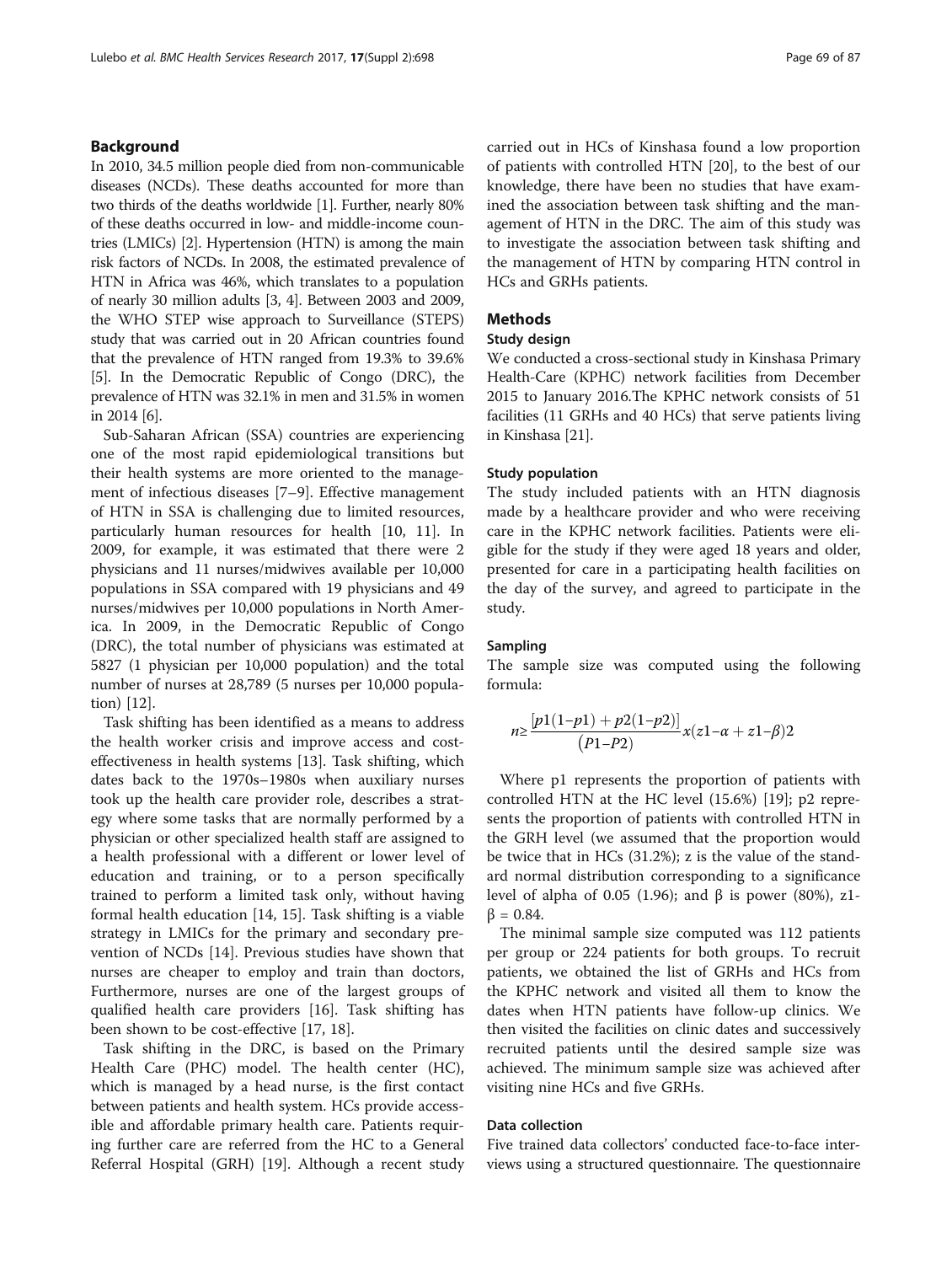was pretested and translated into the local language (Lingala) before data collection. The questionnaire elicited information on the following variables: patients' socio-demographic (sex, age, marital status, educational level, income) and clinical characteristics (duration of HTN, co-morbidity); health system variables (patient-provider relationship, the time devoted to consultation, waiting time, affordability and availability of healthcare); treatment related variables (types of antihypertensive drugs and dosage, experience of medication side effects, treatment adherence) and medical-related costs (consultation fees, medicines, laboratory, transportation and food).

#### Study variables

The dependent variable was uncontrolled HTN, which was defined as having a systolic blood pressure  $(SBP) \geq 140$  mmHg and/or a diastolic blood pressure (DBP) ≥90 mmHg for patients without co-morbidity or having SBP  $\geq$  130 mmHg and/or DBP  $\geq$  80 mmHg for patients with co-morbidity [[22\]](#page-5-0). The primary explanatory variable, task shifting, was defined as the management of HTN at HCs level.

Co-morbidity was defined as HTN associated with diabetes mellitus or target organ damage (heart disease, stroke, or chronic kidney disease) based on diagnosis made by a healthcare provider. Antihypertensive types were categorized in two groups, monotherapy if a patient was on one type of antihypertensive medication and multitherapy if a patient was on two or more types of antihypertensive medications. Treatment adherence was measured using the Morisky Scale, which is a validated four-item scale with good internal consistency based on studies of inner-city patients with HTN [\[23, 24\]](#page-5-0). Patients responded "yes" or "no" to four questions (Do you ever forget to take your medicine? Are you careless at times about taking your medicine? When you feel better, do you sometimes stop taking your medicine? Sometimes if you feel worse when you take the medicine, do you stop taking it?). Based on their responses, patients were categorized into three groups: high, medium and low adherence. To facilitate statistical analysis, adherence was dichotomized with patients with low or medium adherence classified as non-adherent and patients with high adherence classified as adherent [\[25](#page-6-0)].

The costs of medicines were reported on a monthly basis. The transportation costs comprised roundtrip travel costs incurred by the patient and anyone who accompanied them to the health facility for HTN-related care. Food costs comprised expenditures related to food during HTN-related health facility visits. Consultation, medicines and laboratory costs were obtained from patient record notebooks, invoices and bills provided by patients. All KPHC patients have a patient record

notebook where all information related to their care including costs are recorded. Transportation and food related costs were self-reported. The cost computations did not include productivity and opportunity costs. Costs were provided in Congolese Democratic Francs (CDF), the local currency, and converted into United States Dollars (US\$) using the average exchange rate during the study period (920 CDF to US\$ 1). To account for inflation, a rate of 2% was used in computing all costs incurred outside the reference period (2015 to 2017).

## Statistical analysis

Data were entered into Epi data then exported to SPSS (Statistical Package for Social Sciences) version 20.0 (SPSS, Inc., Chicago, IL, USA) and Microsoft Excel for analysis. Descriptive statistics were used to summarize patients' characteristics. Categorical variables were reported as frequencies and percentages. Continuous variables were reported using means with standard deviation. The Student's t test and  $\chi^2$  test were used to compare means and proportions respectively. Logistic regression was used to examine the association between task shifting and uncontrolled HTN after adjusting for others factors like sociodemographic, clinical factors. For all analyses, a p-value of less than 0.05 was considered statistically significant.

# Ethical considerations

The study protocol was reviewed and approved by the institutional review board of the Kinshasa School of Public Health. All study participants provided written informed consent.

# Results

## Patients' socio-demographic and clinical characteristics

Patients' socio-demographic and clinical characteristics are summarized in Table [1](#page-3-0). Almost half of the patients were female (53.1%). The patients' mean age was 59.5 years (standard deviation  $= 11.4$  years). A significantly higher proportion of GRH patients than HC patients had ever attended school (87.7% vs 77.7%,  $p = 0.035$ ). Co-morbidity was significantly more common in GRH patients compared with HC patients (45.4% vs 25.4%,  $p < 0.001$ ). The majority (94.2%) of patients had been diagnosed with HTN within the 5 years preceding the study. Only 23% of all patients had controlled HTN. The proportion of patients with uncontrolled HTN did not differ by type of health facility (76.2% among GRH patients vs 77.7% among HC patients,  $p = 0.771$ ).

# Quality of health care

Patients' assessments of the quality of care are summarized in Table [2.](#page-3-0) A significantly greater proportion of GRH patients than HC patients stated that the consultation time was sufficient (96.9% vs 81.5%,  $p < 0.001$ ). No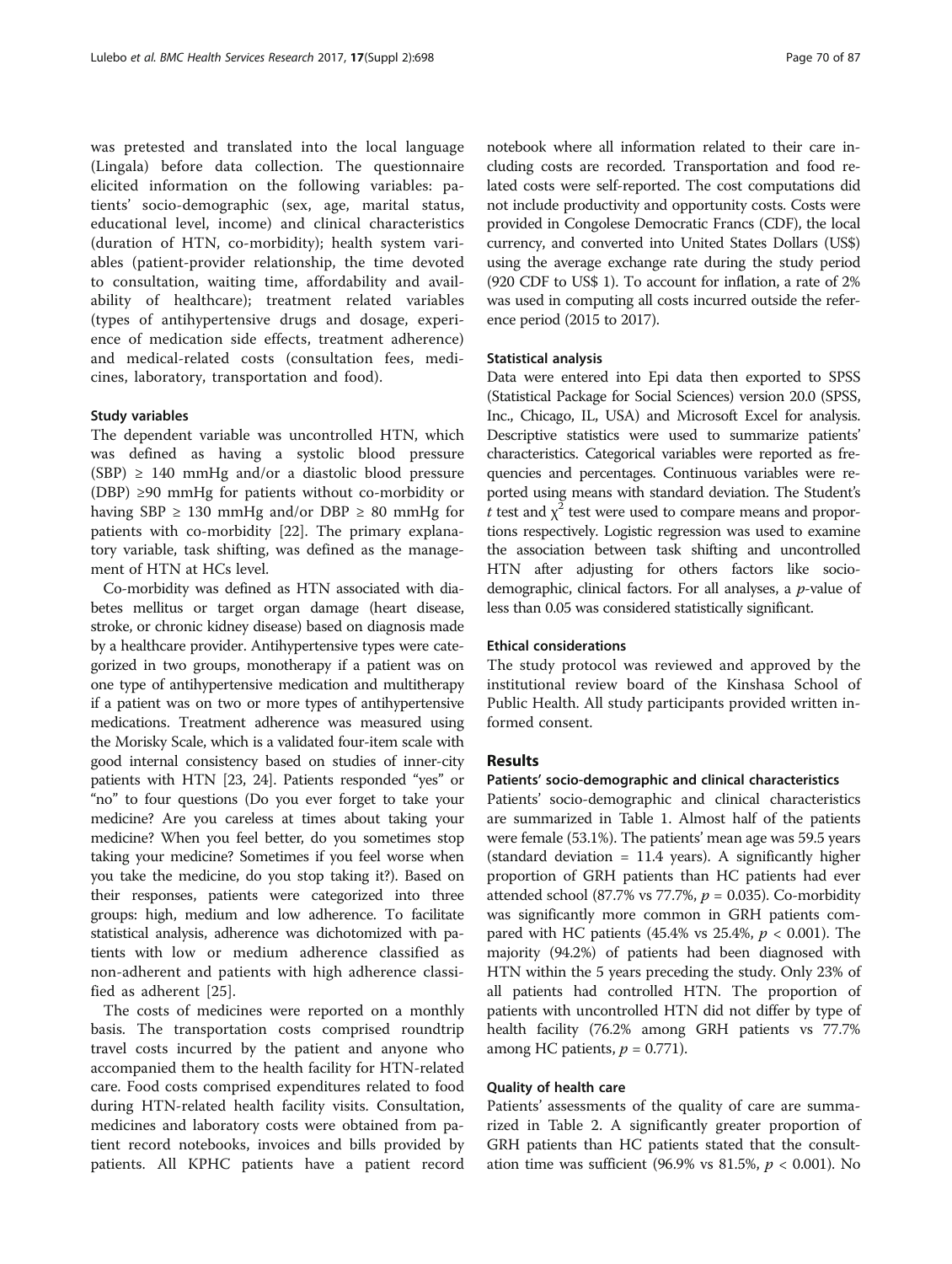| Variables                              | GRH patients      | HC patients       | Total             | $p$ -value |
|----------------------------------------|-------------------|-------------------|-------------------|------------|
|                                        | (% )<br>$n = 130$ | (% )<br>$n = 130$ | (% )<br>$n = 260$ |            |
| Gender                                 |                   |                   |                   |            |
| Male                                   | 46.9              | 46.9              | 46.9              | 0.999      |
| Female                                 | 53.1              | 53.1              | 53.1              |            |
| Attended school                        |                   |                   |                   |            |
| Yes                                    | 87.7              | 77.7              | 82.7              | 0.035      |
| No                                     | 12.3              | 22.3              | 17.3              |            |
| Has a source of income                 |                   |                   |                   |            |
| Yes                                    | 60.8              | 66.2              | 63.5              | 0.371      |
| <b>No</b>                              | 39.2              | 33.8              | 36.5              |            |
| Marital status                         |                   |                   |                   |            |
| Married/cohabiting                     | 72.3              | 67.7              | 70.0              | 0.421      |
| Single/separated/<br>divorced /widowed | 27.7              | 32.3              | 30.0              |            |
| Co-morbidity                           |                   |                   |                   |            |
| Yes                                    | 45.4              | 25.4              | 35.4              | < 0.001    |
| No                                     | 54.6              | 74.6              | 64.6              |            |
| HTN duration                           |                   |                   |                   |            |
| < 5                                    | 94.6              | 93.8              | 94.2              | 0.798      |
| $\geq$ 5                               | 5.4               | 6.2               | 5.8               |            |
| HTN control                            |                   |                   |                   |            |
| Yes                                    | 23.8              | 22.3              | 23.1              | 0.771      |
| <b>No</b>                              | 76.2              | 77.7              | 76.9              |            |
| Mean age $\pm$ SD                      | $58.0 \pm 11.6$   | $61.05 \pm 11.0$  | $59.5 \pm 11.4$   |            |
| [95% CI]                               | [55.9;60.1]       | [59.1;62.9]       | [58.1;60.9]       |            |

<span id="page-3-0"></span>Table 1 Patients' socio demographic and clinical characteristics, by health facility

CI confidence interval, GRH General Referral Hospital, HC Health Center, SD standard deviation

statistically significant differences between GRH and HC patients were observed in terms of perceived accessibility, waiting times, affordability, satisfaction with the relationship with healthcare providers, types of antihypertensive drugs used, adherence to medication, and control of HTN. A greater proportion of GRH patients than HC patients reported medication side effects (22.6% vs 8.3%,  $p = 0.003$ ). The proportion of patients who were not adherent to medication did not differ by facility (GRH 47.2% versus HC 38.5%,  $p = 0.204$ ). No significant difference was also found between the two groups with regard to the control of HTN.

# Correlates of uncontrolled HTN

Results of the logistic regression model employed to assess the factors associated with HTN control are summarized in Table [3.](#page-4-0) The type of facility was not significantly associated with HTN control. Comorbidity and the type of antihypertensive medication

| Variables                     | GRH patients     | HC patients        | Total              | $p$ -value |
|-------------------------------|------------------|--------------------|--------------------|------------|
|                               | (%)<br>$n = 130$ | (9/6)<br>$n = 130$ | (9/6)<br>$N = 260$ |            |
| Time given by HCP             |                  |                    |                    |            |
| Sufficient                    | 96.9             | 81.5               | 89.2               | < 0.001    |
| Insufficient                  | 3.10             | 18.5               | 10.8               |            |
| Distance HCF-Home             |                  |                    |                    |            |
| < 5 km                        | 59.2             | 66.2               | 62.7               | 0.252      |
| $\geq$ 5 km                   | 40.8             | 33.8               | 37.3               |            |
| Waiting time                  |                  |                    |                    |            |
| $\leq 30$ min                 | 32.3             | 36.9               | 34.6               | 0.438      |
| $> 30$ min                    | 67.7             | 63.1               | 65.4               |            |
| Perception of treatment cost  |                  |                    |                    |            |
| Unaffordable                  | 63.8             | 70.0               | 66.9               | 0.296      |
| Affordable                    | 36.2             | 30.0               | 33.1               |            |
| Perception of relationship    |                  |                    |                    |            |
| Very good(excellent)/<br>good | 96.9             | 92.3               | 94.6               | 0.109      |
| Somewhat good/bad             | 3.1              | 7.7                | 5.4                |            |
| Type of anti-hypertensive     |                  |                    |                    |            |
| Multitherapy                  | 11.5             | 23.8               | 17.7               | 0.046      |
| Monotherapy                   | 70.0             | 60.0               | 65.0               | 0.951      |
| No treatment                  | 18.5             | 16.2               | 17.3               |            |
| Experience of side effects    |                  |                    |                    |            |
| Yes                           | 22.6             | 8.3                | 15.3               | 0.003      |
| No                            | 77.4             | 91.7               | 84.7               |            |
| Treatment adherence           |                  |                    |                    |            |
| Yes                           | 52.8             | 61.5               | 57.2               | 0.204      |
|                               |                  |                    |                    |            |

Table 2 Quality of health care assessment

GRH General Referral Hospital, HC Health Center, HCP health care provider, HCF health care facility

No 47.2 38.5 42.8

used were associated with HTN control. Patients with co-morbidity were more likely than those without comorbidity to have uncontrolled HTN (adjusted OR = 10.3; 95% CI: 3.8–28.3) while patients on multiple medications were more likely than those on a single medication to have uncontrolled HTN (adjusted OR = 4.6; 95% CI: 1.3–16.1).

# Cost analysis

Table [4](#page-4-0) shows the results of the cost analysis. In the HC, the most expensive costs were medication costs (US\$4.4 [95% CI: US\$3.4  $-$  US\$5.4]) while in the GRH the most expensive costs were laboratory costs (US\$23.6 [95% CI: US\$ 16.9 – US\$ 30.3]).The mean total cost was lower in the HC than in the GRH (US\$ 7.7 [95% CI: US\$ 6.6 – US\$ 8.8] versus US\$34.2 [95% CI: US\$27.6 – US\$40.9]).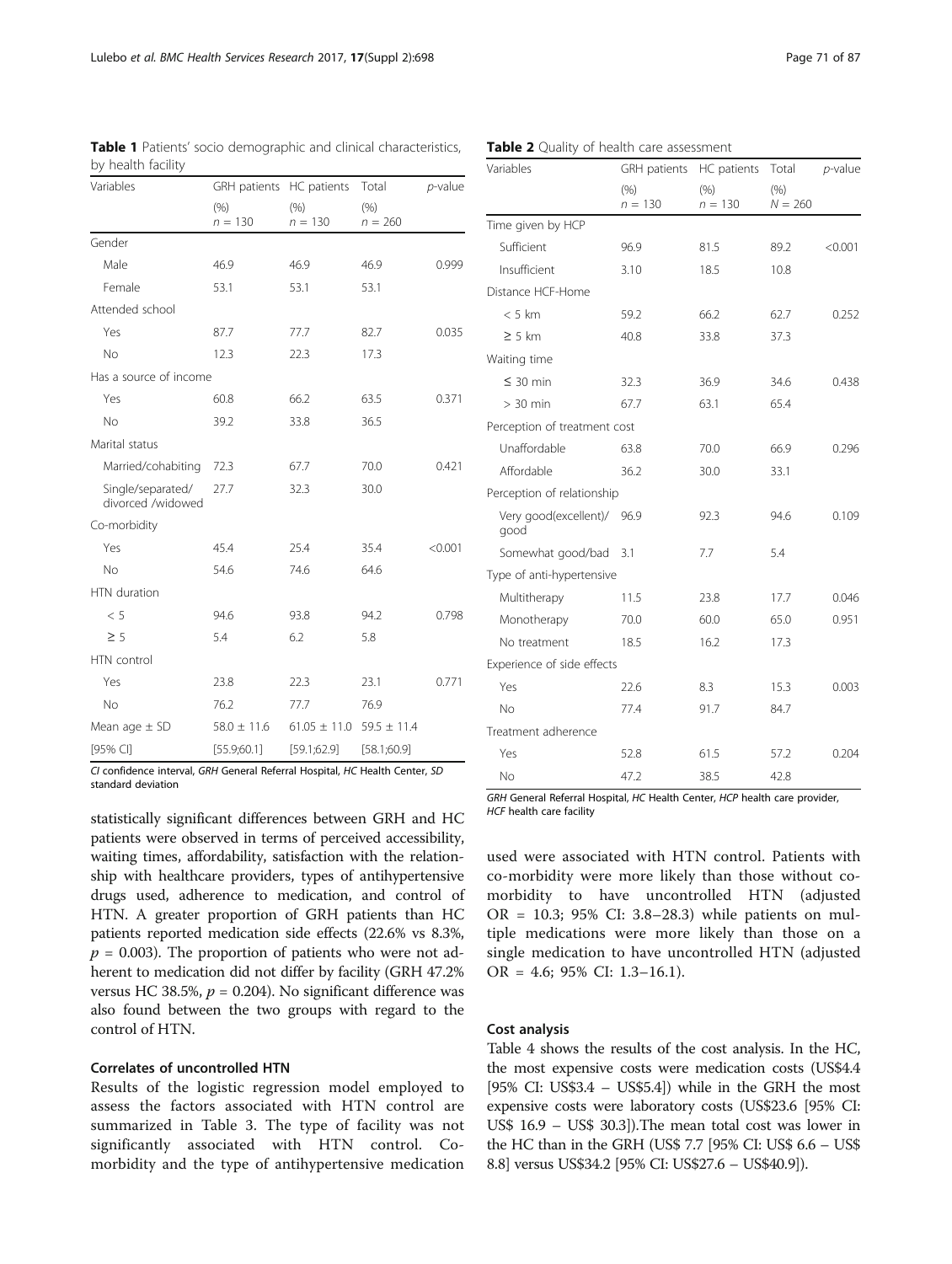<span id="page-4-0"></span>Lulebo et al. BMC Health Services Research 2017, 17(Suppl 2):698 Page 72 of 87

| Variables                       | Crude OR<br>[95%CI]               | $p$ -value Adjusted OR [95%CI] <sup>a</sup> $p$ -value |                    |
|---------------------------------|-----------------------------------|--------------------------------------------------------|--------------------|
| Gender<br>(male vs female)      | $1.3$ [0.7-2.4] 0.353             | $1.3$ [0.6-2.8]                                        | 0.430              |
| Attended school                 |                                   |                                                        |                    |
| <b>No</b>                       | $0.8$ [0.4-1.6] 0.530             | $1.7$ [0.5-5.2]                                        | 0.365              |
| Yes                             | 1                                 |                                                        |                    |
| Co-morbidity                    |                                   |                                                        |                    |
| Yes                             | 8.5 [3.3-22.1] 0.000 <sup>b</sup> | 10.3 [3.8-28.3]                                        | 0.000 <sup>b</sup> |
| <b>No</b>                       | 1                                 | 1                                                      |                    |
| Type of anti-hypertensive drugs |                                   |                                                        |                    |
| Multitherapy                    | 4.9 [1.4-16.6] 0.011 <sup>b</sup> | $4.6$ [1.3-16.1]                                       | 0.017 <sup>b</sup> |
|                                 | No treatment 0.8 [0.4-1.6] 0.446  | $0.6$ $[0.3-1.3]$                                      | 0.199              |
| Monotherapy                     | $\overline{\phantom{0}}$          | 1                                                      |                    |
| Experience of side effects      |                                   |                                                        |                    |
| Yes                             | $1.0$ $[0.4-2.5]$ 0.965           | $1.1$ $[0.4-3.1]$                                      | 0.786              |
| <b>No</b>                       | 1                                 |                                                        |                    |
| Treatment adherence             |                                   |                                                        |                    |
| <b>No</b>                       | $0.9$ $[0.4-1.6]$ 0.658           | $0.9$ $[0.4 - 1.7]$                                    | 0.658              |
| Yes                             | 1                                 |                                                        |                    |
| Time given by HCP               |                                   |                                                        |                    |
| Insufficient                    | $1.1$ $[0.4-2.9]$ 0.827           | $0.6$ $[0.2 - 2.0]$                                    | 0.390              |
| Sufficient                      | 1                                 |                                                        |                    |
| Type of HCF                     |                                   |                                                        |                    |
| HC.                             | $1.1$ $[0.6-1.9]$ 0.768           | $0.6$ $[0.3-1.2]$                                      | 0.160              |
| <b>GRH</b>                      | 1                                 | 1                                                      |                    |

Table 3 Bivariate and multivariate analysis of factors associated with uncontrolled HTN

CI confidence interval, GRH general referral hospital, HC health center, HCP health care provider, HCF health care facility, OR odds ratio

<sup>a</sup>Adjusted for gender, having attended school, the time given/allocated by the provider, the experience of side effects, types of anti-hypertensive, treatment adherence and co-morbidity; <sup>b</sup> statistically significant

## **Discussion**

In this study we investigated the association between task shifting and HTN control. Specifically, we compared patients seen in primary health centers that are managed by a head nurse and patients attending general referral hospitals who are typically managed by physicians. Similar to other studies, we found that majority of patients (76.9%) in both types of facilities had uncontrolled HTN [[20](#page-5-0), [26](#page-6-0)]. Uncontrolled HTN was not associated with the type of health facility. In contrast, Fahey and colleagues, who conducted a systematic review of randomized controlled trials (RCTs) for management of HTN, found that patients had a greater reduction in blood pressure when followed-up by non-physician health professionals [[27](#page-6-0)]. However, unlike our study, Fahey's study was based on RCTs where non-physicians were trained on management of HTN. Fahey's study also assessed more organizational and structural factors associated with HTN control than our study.

Table 4 Analysis of healthcare costs in United States Dollars (US\$), by facility type

| Healthcare costs   | General Referral Hospital     | Health Center                |
|--------------------|-------------------------------|------------------------------|
|                    | Mean cost in US\$<br>[95% CI] | Mean cost in USS<br>[95% CI] |
| Consultation costs | 3.5<br>$[2.8 - 4.2]$          | 1.5<br>$[0.3 - 1.8]$         |
| Medication costs   | 4.6<br>$[3.8 - 5.3]$          | 4.4<br>[3.4–5.4]             |
| Laboratory costs   | 23.6<br>[16.9–30.3]           | 0.8<br>$0.2$ $[0.5-1.2]$     |
| Transport costs    | 1.2<br>$[1.0 - 1.5]$          | 0.7<br>$[0.5 - 0.9]$         |
| Food costs         | 1.4<br>$[1.0 - 1.7]$          | 0.2<br>$[0.1 - 0.4]$         |
| Total costs        | 34.2<br>[27.6–40.9]           | 7.7<br>[6.6–8.8]             |

CI Confidence interval

The presence of co-morbidity was an independent predictor of uncontrolled HTN. Studies have shown that hypertensive patients with co-morbidity have poorer blood pressure control than those without co-morbidity [[28\]](#page-6-0).Given this high risk, patients with co-morbidities should not be managed by primary-level care facilities that only offer a minimum package of activities/treatment [[20,](#page-5-0) [29](#page-6-0)]. These results also suggest the need for guidelines on the management of HTN at the HC-level that include a global assessment of cardiovascular risk.

In contrast to other studies showing that the use of more than one antihypertensive drug is an important factor in HTN control, we found that patients on multiple antihypertensive drugs were more likely to have uncontrolled HTN than those on one drug [\[30](#page-6-0), [31\]](#page-6-0). The use of more than one antihypertensive drug may mean that the patient has complicated HTN, which is difficult to control. Further, patients on multiple medications may have lower adherence [\[32](#page-6-0)].

Findings should be interpreted in light of the study's limitations. First, some of the data were based on selfreports, which are subject to bias. Second, we were unable to consider additional cost components such as productivity and opportunity costs. However, our overall findings corroborated the findings of previous studies and provide useful insights on how task shifting can affect the management of HTN.

# Conclusions

This study shows that the management of HTN at primary healthcare level might be just as effective as at secondary level. However, the high proportion of patients with uncontrolled HTN underscores the need for HTN management guidelines at all healthcare levels.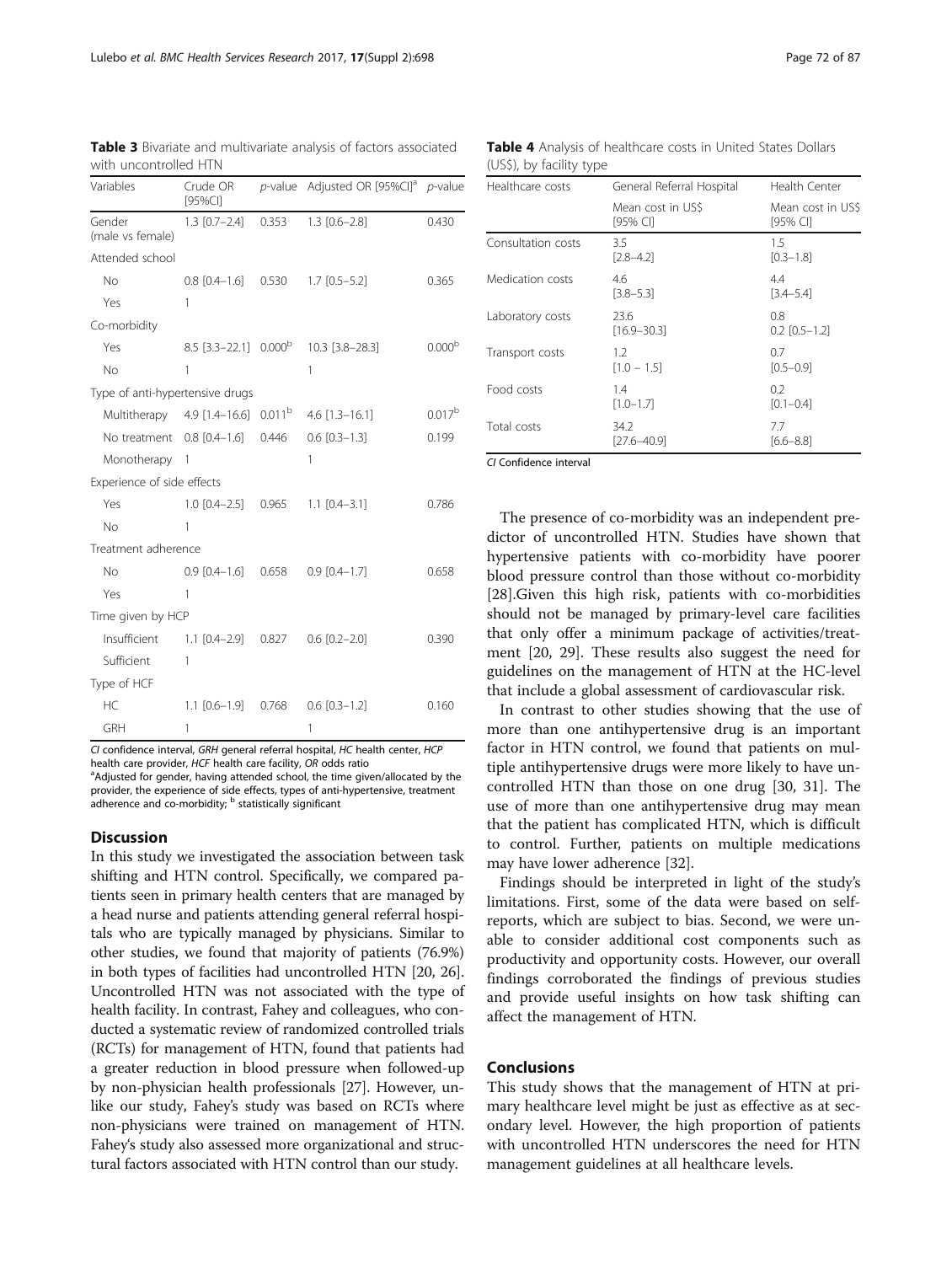#### <span id="page-5-0"></span>Abbreviations

DBP: Diastolic Blood Pressure; DRC: Democratic Republic of Congo; GRH: General Referral Hospital; HC: Health Center; HTN: Hypertension; KPHC: Kinshasa Primary Health-Care Network; LMICs: Low- and middleincome countries; NCDs: Non-communicable diseases; OR: Odds ratio; PHC: Primary Health Care; SBP: Systolic Blood Pressure; WHO: World Health Organization

#### Acknowledgements

We acknowledge all health care providers and patients for their participation. The authors acknowledge support from the African Doctoral Dissertation Research Fellowship (ADDRF) Program that is managed by the Africa Population and Health Research Center (APHRC) in partnership with the International Development Research Centre (IDRC).

#### Funding

The data collection and analysis time were funded through small grants to Kinshasa School of Public Health by the Future Health Systems (FHS) through the Africa Hub, which is funded by the Department for International Development (DFID). Publication was funded by the International Development Research Center (Grant Number 107508–001) and the John D. and Catherine T. MacArthur Foundation (Grant Number 14–107495-000-INP).

#### Availability of data and materials

The data are available from the corresponding author on reasonable request.

#### About this supplement

This article has been published as part of BMC Health Services Research Volume 17 Supplement 2, 2017: Research for health systems strengthening in Africa: studies by fellows of the African Doctoral Dissertation Research Fellowship (ADDRF) program. The full contents of the supplement are available online at [https://bmchealthservres.biomedcentral.com/articles/](https://bmchealthservres.biomedcentral.com/articles/supplements/volume-17-supplement-2) [supplements/volume-17-supplement-2.](https://bmchealthservres.biomedcentral.com/articles/supplements/volume-17-supplement-2)

#### Authors' contributions

JM, AL, DK and YC conceptualized the research; AL and JM conducted the fieldwork and analyzed data; AL and EM wrote the paper. SA and MM revised the paper. AL had the primary responsibility for the final content. All authors reviewed and approved the final manuscript.

#### Ethics approval and consent to participate

The study protocol was reviewed and approved by the institutional review board of the Kinshasa School of Public Health. All study participants provided written informed consent.

#### Consent for publication

Not applicable.

#### Competing interests

The authors declare that they have no competing interests.

#### Publisher's Note

Springer Nature remains neutral with regard to jurisdictional claims in published maps and institutional affiliations.

#### Author details

<sup>1</sup>Kinshasa School of Public Health, Faculty of Medicine, University of Kinshasa, Kinshasa, Democratic Republic of the Congo. <sup>2</sup> Faculty of Economics and Management (FASEG), University of Lomé, Lomé, Togo. <sup>3</sup>Programme de santé en milieu rural (SANRU), Kongo-central, Matadi, Democratic Republic of the Congo. <sup>4</sup> School of Public Health, Université libre de Bruxelles, Brussels, Belgium.

#### Published: 4 December 2017

#### References

1. Lozano R, Naghavi M, Foreman K, Lim S, Shibuya K, Aboyans V, et al. Global and regional mortality from 235 causes of death for 20 age groups in 1990 and 2010: a systematic analysis for the global burden of disease study 2010. Lancet. 2012;380:2095–128.

- 2. World Health Organization. Global status report on non-communicable diseases. 2010. Geneva: World Health Organization; 2010.
- 3. World Health Organization. A global brief on hypertension, silent killer, global public health crisis 2013. Geneva: World Health Organization; 2013.
- 4. Kearney MP, Whelton M, Reynolds K, Muntner P, Whelton KP, He J. Global burden of hypertension: analysis of worldwide data. Lancet. 2005;365:217–23.
- 5. Africaine U. Etat de l'hypertension en Afrique. Addis Ababa, Ethiopie: Conférence des Ministres de la santé de l'UA; 2013.
- 6. World Health Organization. World health statistics 2015. Available at: [http://](http://www.who.int/mediacentre/news/releases/2015/world-health-statistics-2015/fr) [www.who.int/mediacentre/news/releases/2015/world-health-statistics-2015/](http://www.who.int/mediacentre/news/releases/2015/world-health-statistics-2015/fr) [fr/](http://www.who.int/mediacentre/news/releases/2015/world-health-statistics-2015/fr). Accessed 23 Aug 2017.
- 7. Njelekela MA, Mpembeni R, Mligiliche NL, Spiegelman D, Hertzmark E, Liu E, et al. Gender related differences in the prevalence of cardiovascular disease risk factors and their correlated in urban Tanzania. BMC Cardiovasc Disord. 2009;17:9–30.
- 8. Belue R, Okoror TA, Iwelunmor J, Taylor KD, Degboe AN, Agyemang C, et al. An overview of cardiovascular risk factor burden in sub-Saharan African countries: a socio-cultural perspective. Glob Health. 2009;22:5–10.
- 9. Mamo Y, Seid E, Adams S, Gardiner A, Parry E. A primary health care approach to the management of chronic diseases in Ethiopia: an example for other countries. Clin Med. 2007;7:228–31.
- 10. Alleyne G, Hancock C, Hughes P. Chronic and non-communicable diseases: a critical challenge for nurses globally. Int Nurs Rev. 2011;58:328–31.
- 11. Beaglehole R, Epping-Jordan J, Patel V, Chopra M, Ebrahim S, Kidd M, Haines A. Improving the prevention and management of chronic disease in lowincome and middle-income countries: a priority for primary health care. Lancet. 2008;372:940–9.
- 12. OMS. Statistiques Sanitaires Mondiales: Personnel de santé, infrastructures sanitaires et médicaments essentiels. Genève: OMS; 2009.
- 13. OMS. Optimisation des rôles du personnel de santé par la délégation des tâches pour améliorer l'accès aux interventions de santé maternelle et néonatale. Genève: OMS; 2013.
- 14. Chatora RR, Tumusime P. Primary health care: a review of its implementation in sub-Saharan Africa. Prim Health Care Res Dev. 2004;5: 296–306.
- 15. Lekoubou A, Awah P, Fezeu L, Sobngwi E, Kengne AP. Hypertension, diabetes mellitus and task shifting and their management in sub-Saharan Africa. Int J Environ Res Public Health. 2010;7:353–63.
- 16. Ogedegbe G, Gyamfi J, Plange-Rhule J, Surkis A, Rosenthal MD, Airhihenbuwa C, et al. Task shifting interventions for cardiovascular risk reduction in low-income and middle-income countries: a systematic review of randomized controlled trials. BMJ Open. 2014;4:e005983. [https://doi.org/](http://dx.doi.org/10.1196/bmjopen-2014-005983) [10.1196/bmjopen-2014-005983](http://dx.doi.org/10.1196/bmjopen-2014-005983).
- 17. Mendis S, Johnston SC, Fan W, Oladapo O, Cameron A, Faramawi FM. Cardiovascular risk management and its impact on hypertension control in primary care in low-resource settings: a cluster randomized trial. Bull World Health Organ. 2010;88:412–9.
- 18. Adeyemo A, Tayo BO, Luke A, Ogedegbe O, Durazo-Arvizu R, Cooper RS. The Nigerian-antihypertensive adherence trial (NA-HAT): a communitybased randomized trial. J Hypertens. 2013;31(1):201–7.
- 19. Ministère de la Santé Publique/RD Congo. Normes de zones de santé. 2ième éd. Kinshasa: Ministère de la Santé Publique/ RD Congo; 2010.
- 20. Lulebo MA, Mutombo BP, Mapatano MA, Mafuta ME, Kayembe KP, Ntumba TL, et al. Predictors of non-adherence to antihypertensive medication in Kinshasa, Democratic Republic of Congo: a cross-sectional study. BMC Res Notes. 2015;8:526.
- 21. Kapongo YR, Lulebo MA, Mafuta ME, Mutombo BP, Dimbelolo MJC, Bieleli IE. Assessment of health service delivery capacities, health providers' knowledge and practices related to type 2 diabetes care in Kinshasa primary health care network facilities, Democratic Republic of Congo. BMC Health Serv Res. 2015;15:9.
- 22. Lemogoum D, Seedat YK, Mabadeje AF, Mendis S, Bovet P, Onwubere B, et al. Recommendations for prevention, diagnosis and management of hypertension and cardiovascular risk factors in sub-Saharan Africa. J Hypertens. 2003;21:1993–2000.
- 23. Morisky DE, Green LW, Levine DM. Concurrent and predictive validity of a self-reported measure of medication adherence. Med Care. 1986;24:67–74.
- 24. Shea S, Misera D, Ehrlich MA. Correlates of non adherence to hypertension treatment in an inner-city minority population. Am J Public Health. 1992;82: 1607–12.